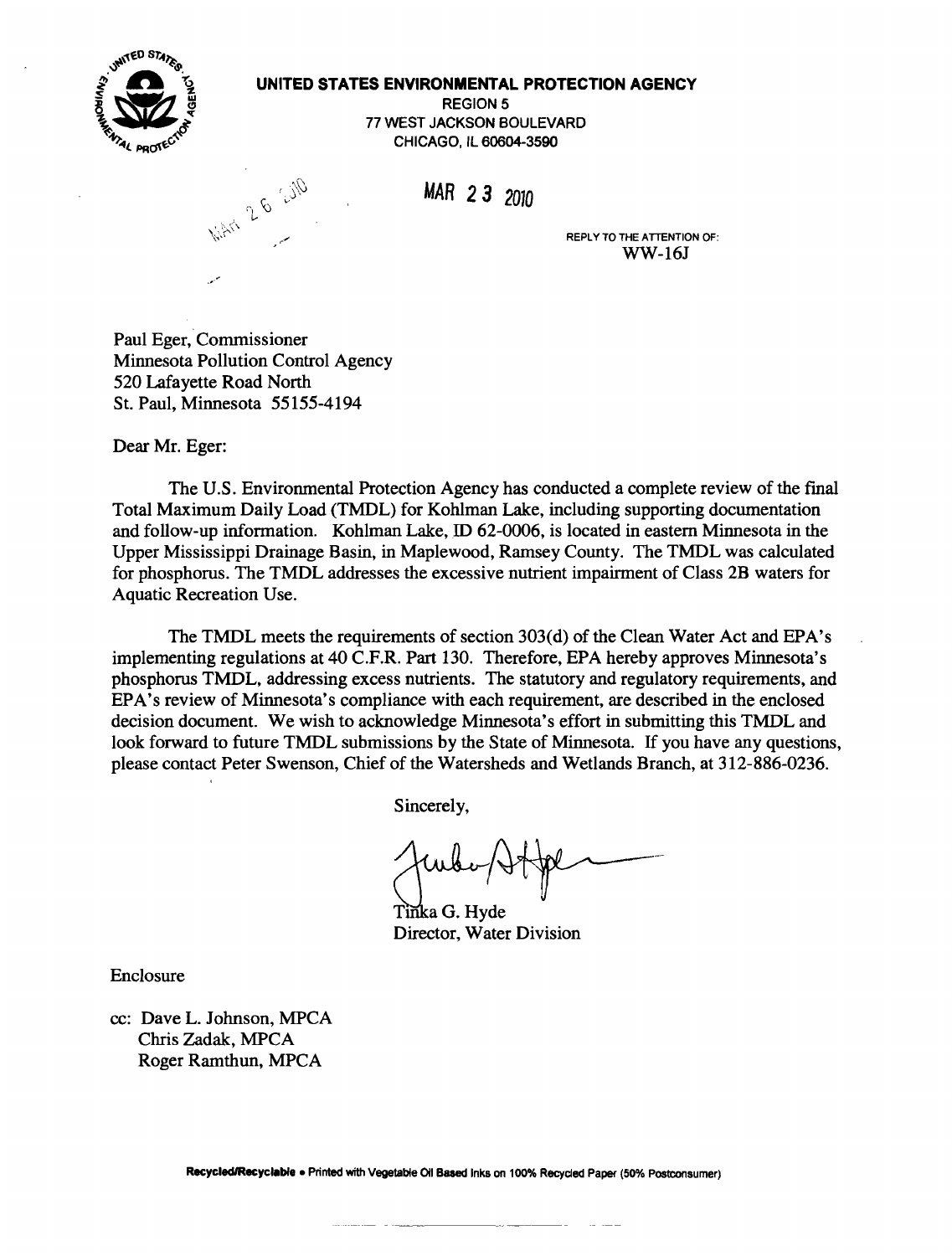$\sim$   $\sim$  $\frac{1}{2} \left( \frac{1}{2} \right) \left( \frac{1}{2} \right) \left( \frac{1}{2} \right) \left( \frac{1}{2} \right) \left( \frac{1}{2} \right) \left( \frac{1}{2} \right) \left( \frac{1}{2} \right) \left( \frac{1}{2} \right) \left( \frac{1}{2} \right) \left( \frac{1}{2} \right) \left( \frac{1}{2} \right) \left( \frac{1}{2} \right) \left( \frac{1}{2} \right) \left( \frac{1}{2} \right) \left( \frac{1}{2} \right) \left( \frac{1}{2} \right) \left( \frac$ 

 $\sigma_{\rm{eff}}$ 

 $\label{eq:2.1} \frac{1}{\sqrt{2}}\int_{\mathbb{R}^3}\frac{1}{\sqrt{2}}\left(\frac{1}{\sqrt{2}}\right)^2\frac{1}{\sqrt{2}}\left(\frac{1}{\sqrt{2}}\right)^2\frac{1}{\sqrt{2}}\left(\frac{1}{\sqrt{2}}\right)^2\frac{1}{\sqrt{2}}\left(\frac{1}{\sqrt{2}}\right)^2.$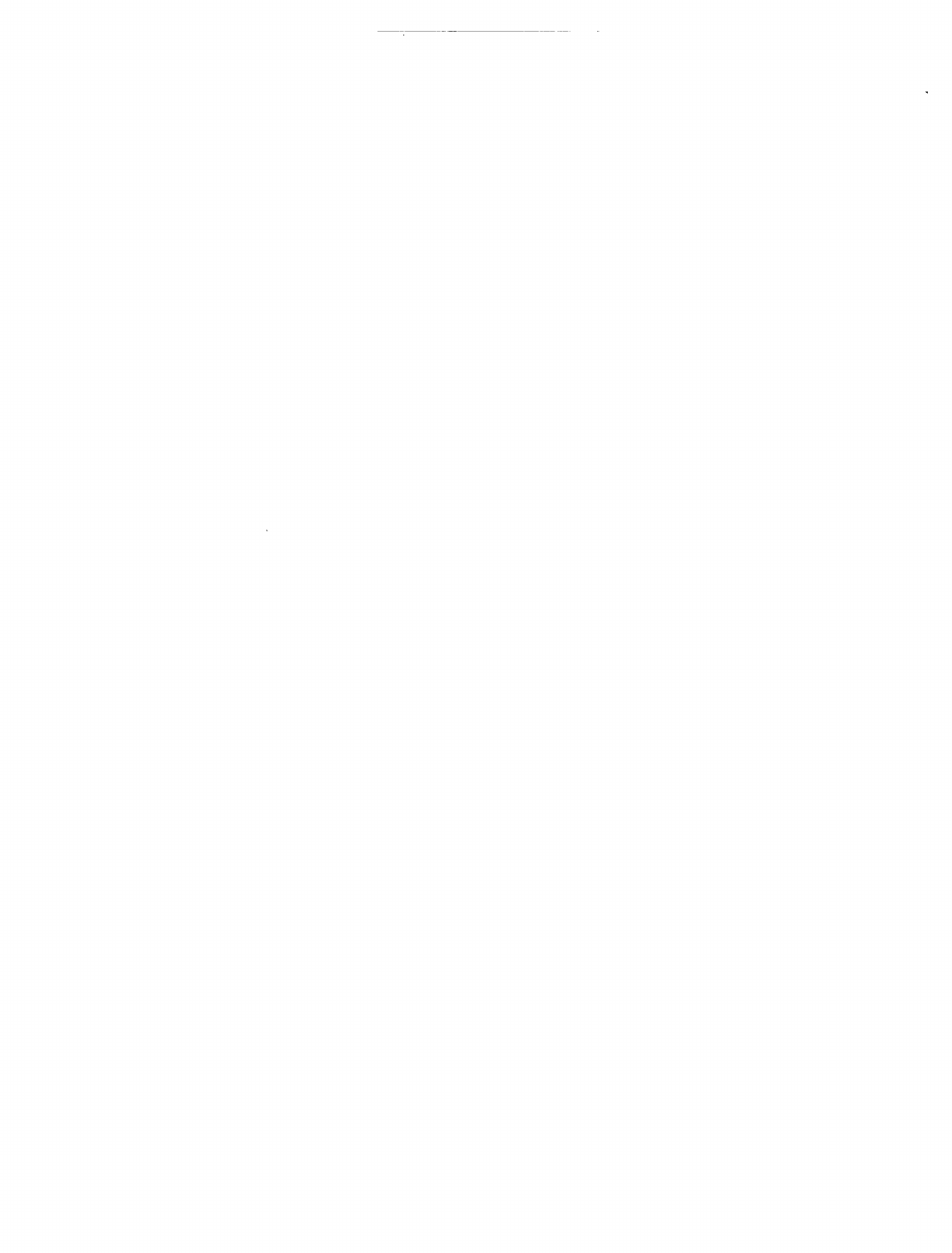TMDL: Kohlman Lake, Minnesota Date:

# DECISION DOCUMENT FOR THE APPROVAL OF THE KOHLMAN LAKE, MINNESOTA, TMDL

Section 303(d) of the Clean Water Act (CWA) and EPA's implementing regulations at 40 c.F.R. Part 130 describe the statutory and regulatory requirements for approvable TMDLs. Additional information is generally necessary for EPA to determine if a submitted TMDL fulfills the legal requirements for approval under Section 303(d) and EPA regulations, and should be included in the submittal package. Use of the verb "must" below denotes information that is required to be submitted because it relates to elements of the TMDL required by the CWA and by regulation. Use of the term "should" below denotes information that is generally necessary for EPA to determine if a submitted TMDL is approvable. These TMDL review guidelines are not themselves regulations. They are an attempt to summarize and provide guidance regarding currently effective statutory and regulatory requirements relating to TMDLs. Any differences between these guidelines and EPA's TMDL regulations should be resolved in favor of the regulations themselves.

## 1. Identification of Waterbody, Pollutant of Concern, Pollutant Sources, and Priority Ranking

The TMDL submittal should identify the waterbody as it appears on the State's/Tribe's 303(d) list. The waterbody should be identified/georeferenced using the National Hydrography Dataset (NHD), and the TMDL should clearly identify the pollutant for which the TMDL is being established. In addition, the TMDL should identify the priority ranking of the waterbody and specify the link between the pollutant of concern and the water quality standard (see section 2 below).

The TMDL submittal should include an identification of the point and nonpoint sources of the pollutant of concern, including location of the source(s) and the quantity of the loading, e.g., lbs/per day. The TMDL should provide the identification numbers of the NPDES permits within the waterbody. Where it is possible to separate natural background from nonpoint sources, the TMDL should include a description of the natural background. This information is necessary for EPA's review of the load and wasteload allocations, which are required by regulation.

The TMDL submittal should also contain a description of any important assumptions made in developing the TMDL, such as:

(1) the spatial extent of the watershed in which the impaired waterbody is located;

(2) the assumed distribution of land use in the watershed (e.g., urban, forested, agriculture);

Kohlman Lake Minnesota TMDL Decision Document

1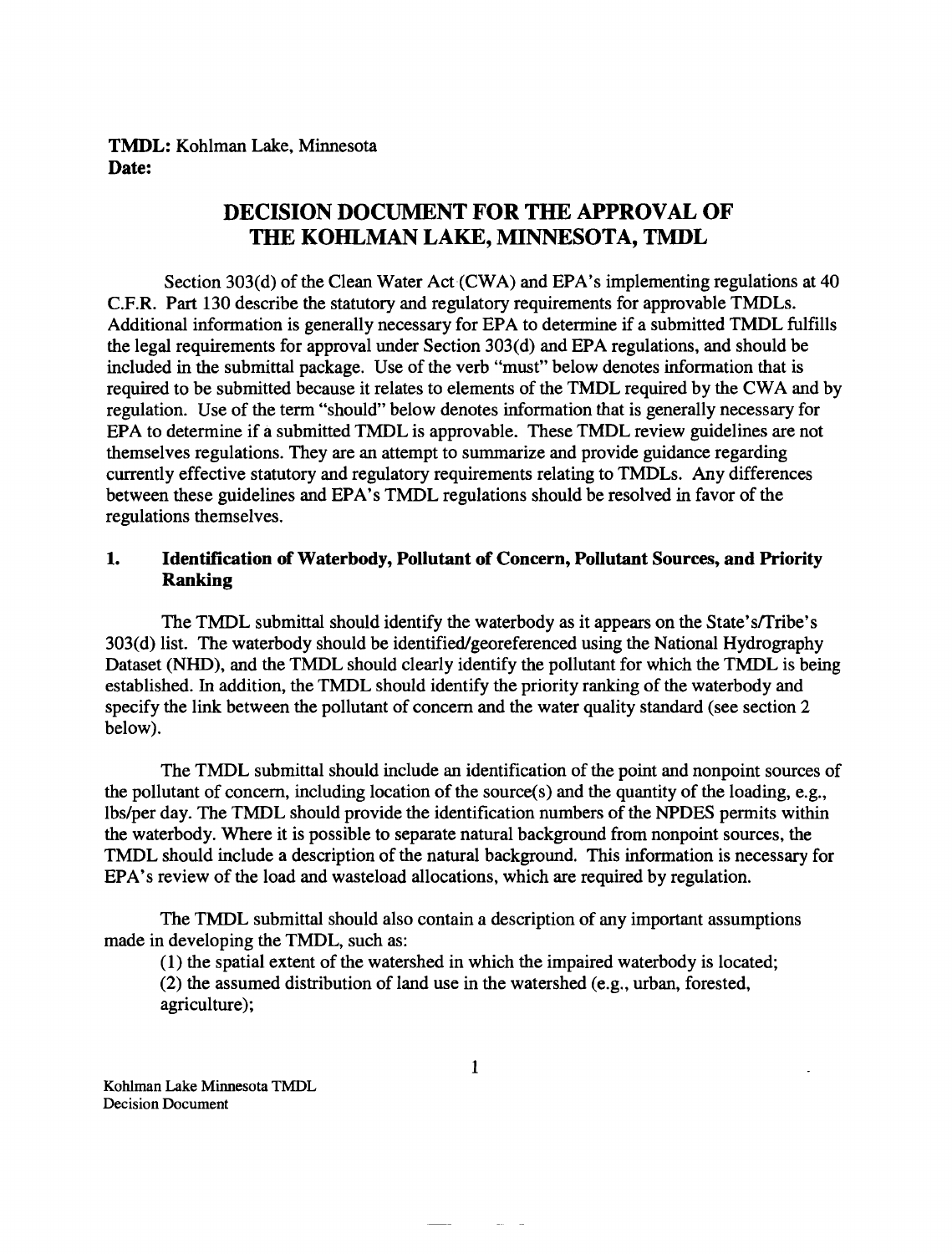(3) population characteristics, wildlife resources, and other relevant information affecting the characterization of the pollutant of concern and its allocation to sources; (4) present and future growth trends, iftaken into consideration in preparing the TMDL (e.g., the TMDL could include the design capacity of a wastewater treatment facility); and (5) an explanation and analytical basis for expressing the TMDL through *surrogate measures,* if applicable. *Surrogate measures* are parameters such as percent fines and turbidity for sediment impairments; chlorophyll  $a$  and phosphorus loadings for excess algae; length of riparian buffer; or number of acres of best management practices.

### Comment:

Location Description/Spatial Extent: Section 2.1 of the TMDL states that Kohlman Lake (ID 62-0006) is located in eastern Minnesota in the city of Maplewood in the upper Mississippi River Basin in Ramsey County. The lake is within the North Central Hardwoods Forest Ecoregion and the Ramsey Washington Metro Watershed District (District). The District manages water resources on a watershed basis. The lake's surface area is 74 acres, and the watershed drains 7,484 acres and includes the communities of Gem Lake, White Bear Lake, Vadnais Heights, Maplewood, North St. Paul, Little Canada, and Oakdale.

The lake drains four drainage districts, defined as a network of drainage areas whose runoff drains to a common point. They are: Kohlman Lake Main Drainage District (6,831 acres), Kohlman Lake North Drainage District (107 acres), Kohlman Lake South Drainage District (83 acres), and Kohlman Lake Direct Drainage District (463 acres). Because the lake depth is less than 15 feet for more than 80% of the lake it is defined by the Minnesota Pollution Control Agency (MPCA) as a "shallow lake", and mixes several times throughout the year, with some stratification at other times. The lake is used for many types of recreation, fishing and aesthetic viewing.

Land use: Section 2.2 of the TMDL states that the watershed land use is 40.8% low-density residential, 20.8% natural/park/open/agricultural, 8.9% commercial, 8.9% wetland, 5.2% institutional, 5.1% high-density residential, 4.3 % industriaVoffice, 3.5% highway, and 2.5% open water including Kohlman Lake.

Problem Identification: Section 1.0 of the TMDL states that Kohlman Lake is within the Phalen Chain of Lakes Watershed and the District jurisdiction mentioned above. To better manage the resources, the District conducted a study in 2004 and included measurement of ponds and wetlands throughout the watershed. The survey calculated live storage volume, dead storage volume, overflow capacities, potential inflows and outflows, and existing and future land uses. The information was then used to model the lakes and watersheds, to choose future best management practices. Section 2.2 of the TMDL states that stormwater runoff is a primary contributor of excess phosphorus in the Phalen Chain of Lakes Watershed. Additional phosphorus within Kohlman Lake comes from lake sediments, macrophytes (curlyleaf pondweed) and carp excretion.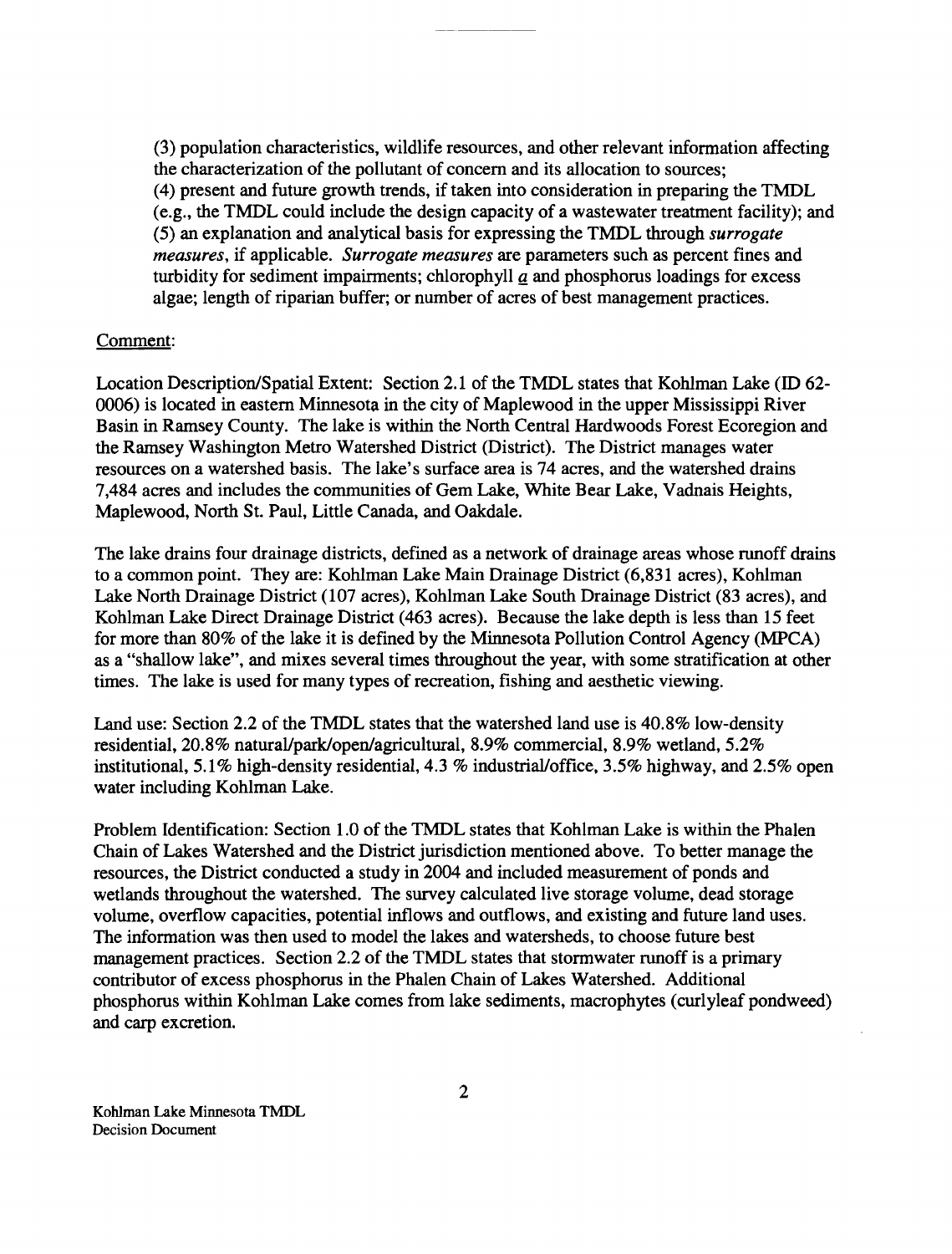Pollutant of Concern: The pollutant of concern is excess nutrients (phosphorus).

Source Identification: Sections 5.1 and 5.2 of the TMDL state that both point and nonpoint sources contribute to elevated phosphorus conditions in the lake, and associated chlorophyll *a* and secchi disk readings. Even though the point source load contribution may be from surface runoff, none of the runoff is considered a nonpoint source contribution because all of the drainage area is included in the District's Municipal Separate Storm Sewer System (MS4) permits. The nonpoint source contributions to loading are from internal lake loading (sediments, pondweed, and carp) and atmospheric loading. Table 1 below shows the MS4 permittees.

| $\alpha$                       |               |  |  |  |
|--------------------------------|---------------|--|--|--|
| Location                       | Permit number |  |  |  |
| City of White Bear Lake        | MS400060      |  |  |  |
| <b>City of Vadnais Heights</b> | MS400057      |  |  |  |
| City of Oakdale                | MS400042      |  |  |  |
| City of North St. Paul         | MS400041      |  |  |  |
| City of Maplewood              | MS400032      |  |  |  |
| City of Little Canada          | MS400029      |  |  |  |
| <b>MN DOT</b>                  | MS400170      |  |  |  |
| <b>Ramsey County</b>           | MS400191      |  |  |  |

Table 1. Permitted MS4s in the watershed

Priority Ranking: The TMDL submittal states that the priority ranking is implicit in the TMDL schedule included in Minnesota's 303(d) list. This TMDL project was scheduled to begin in 2004 and targeted to be completed in 2008. Ranking criteria include: impairment impacts on public health and aquatic life; public value of the impaired water; likelihood of completing the TMDL and restoring the water; local interest and assistance with the TMDL; and sequencing of TMDLs within a watershed.

Future growth: No adjustments were made to future growth because the existing conditions are considered to be the ultimate land use conditions. Further, the District's permitting allows no net increase in TP loads due to development.

EPA finds that the TMDL document submitted by MPCA satisfies all requirements concerning this first element.

# 2. Description of the Applicable Water Quality Standards and Numeric Water Quality Target

The TMDL submittal must include a description of the applicable State/Tribal water quality standard, including the designated use(s) of the waterbody, the applicable numeric or narrative water quality criterion, and the antidegradation policy.  $(40 \text{ C.F.R. } §130.7(c)(1))$ . EPA needs this information to review the loading capacity determination, and load and wasteload allocations, which are required by regulation.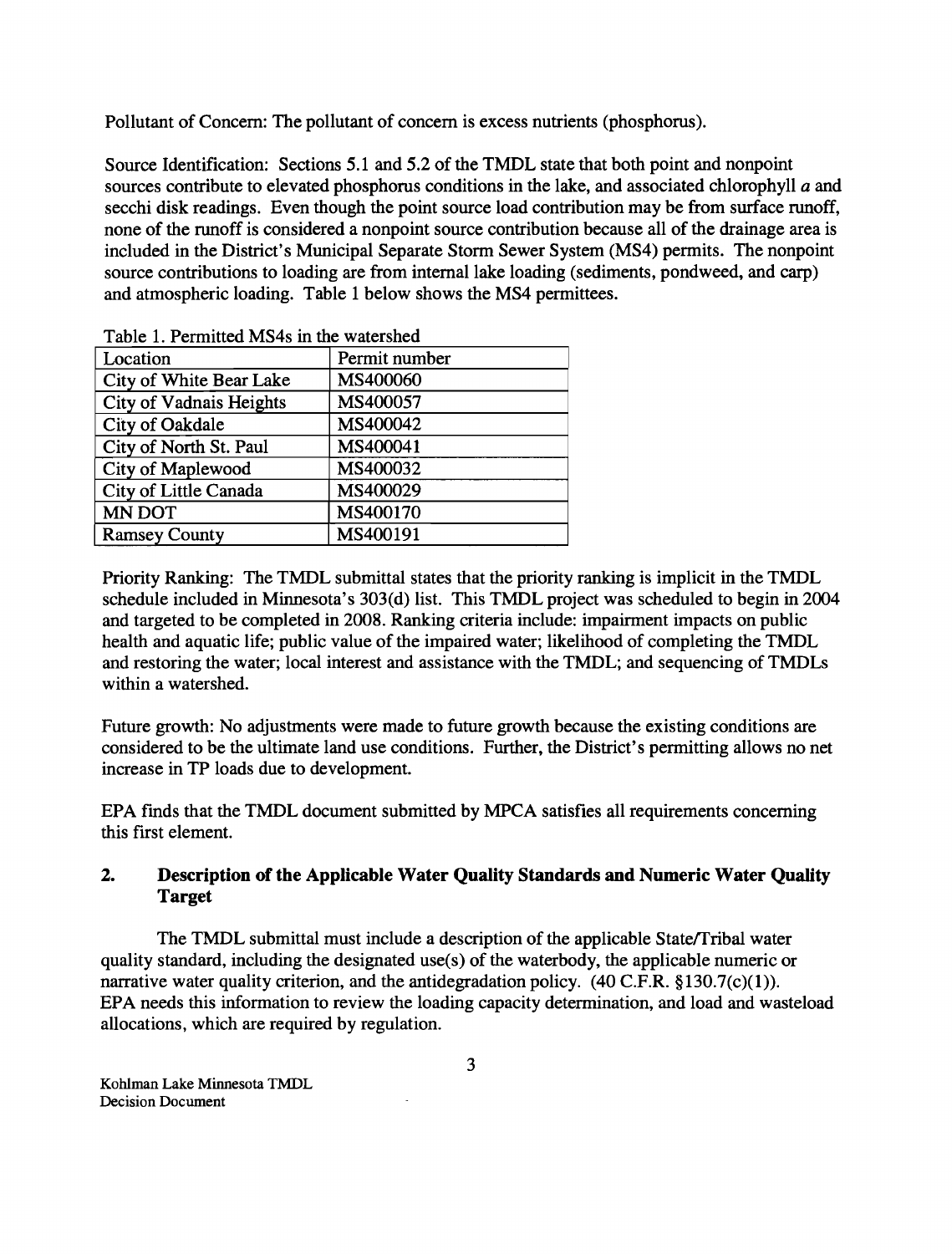The TMDL submittal must identify a numeric water quality target(s) – a quantitative value used to measure whether or not the applicable water quality standard is attained. Generally, the pollutant of concern and the numeric water quality target are, respectively, the chemical causing the impairment and the numeric criteria for that chemical (e.g., chromium) contained in the water quality standard. The TMDL expresses the relationship between any necessary reduction of the pollutant of concern and the attainment of the numeric water quality target. Occasionally, the pollutant of concern is different from the pollutant that is the subject of the numeric water quality target (e.g., when the pollutant of concern is phosphorus and the numeric water quality target is expressed as Dissolved Oxygen (DO) criteria). In such cases, the TMDL submittal should explain the linkage between the pollutant of concern and the chosen numeric water quality target.

### Comment:

Designated Use: Section 3.0 states that the waters are classified Class 2B, which is the aquatic recreation designated use of fishing, swimming, canoeing, including bathing. (Minnesota Rule 7050.0222 Subp. 4). Minnesota Rules Chapter 7050 states: the quality of Class 2B surface waters shall be such as to permit the propagation and maintenance of a healthy community of cool or warm water sport or commercial fish and associated aquatic life, and their habitats. These waters shall be suitable for aquatic recreation of all kinds, including bathing, for which the waters may be usable. The lake is currently impaired for its beneficial use of aquatic recreation.

Standards: Minnesota uses both the size of the waterbody and its ecoregional location to determine standards for a waterbody. Kohlman Lake is classified as a shallow lake in the North Central Hardwood Forest Ecoregion. Though this TMDL only addresses phosphorus, three measurements are used for the standard: phosphorus, chlorophyll a, and secchi depth. The water quality standard for Kohlman Lake is:

- 60  $\mu$ g/L phosphorus;
- 20  $\mu$ g/L chlorophyll a; and,
- clarity not less than 1.0 meters secchi depth.

The narrative standard of MN Rule 7050.0150 Subp. 3 states: "For all Class 2 waters, the aquatic habitat, which includes the waters of the state and stream bed, shall not be degraded in any material manner, there shall be no material increase in undesirable slime growths or aquatic plants, including algae, nor shall there be any significant increase in harmful pesticide or other residues in the waters, sediments, and aquatic flora and fauna; the normal fishery and lower aquatic biota upon which it is dependent and the use thereof shall not be seriously impaired or endangered, the species composition shall not be altered materially, and the propagation or migration of the fish and other biota normally present shall not be prevented or hindered by the discharge of any sewage, industrial waste, or other wastes to the waters." EPA finds that the TMDL document submitted by MPCA satisfies all requirements concerning this second element.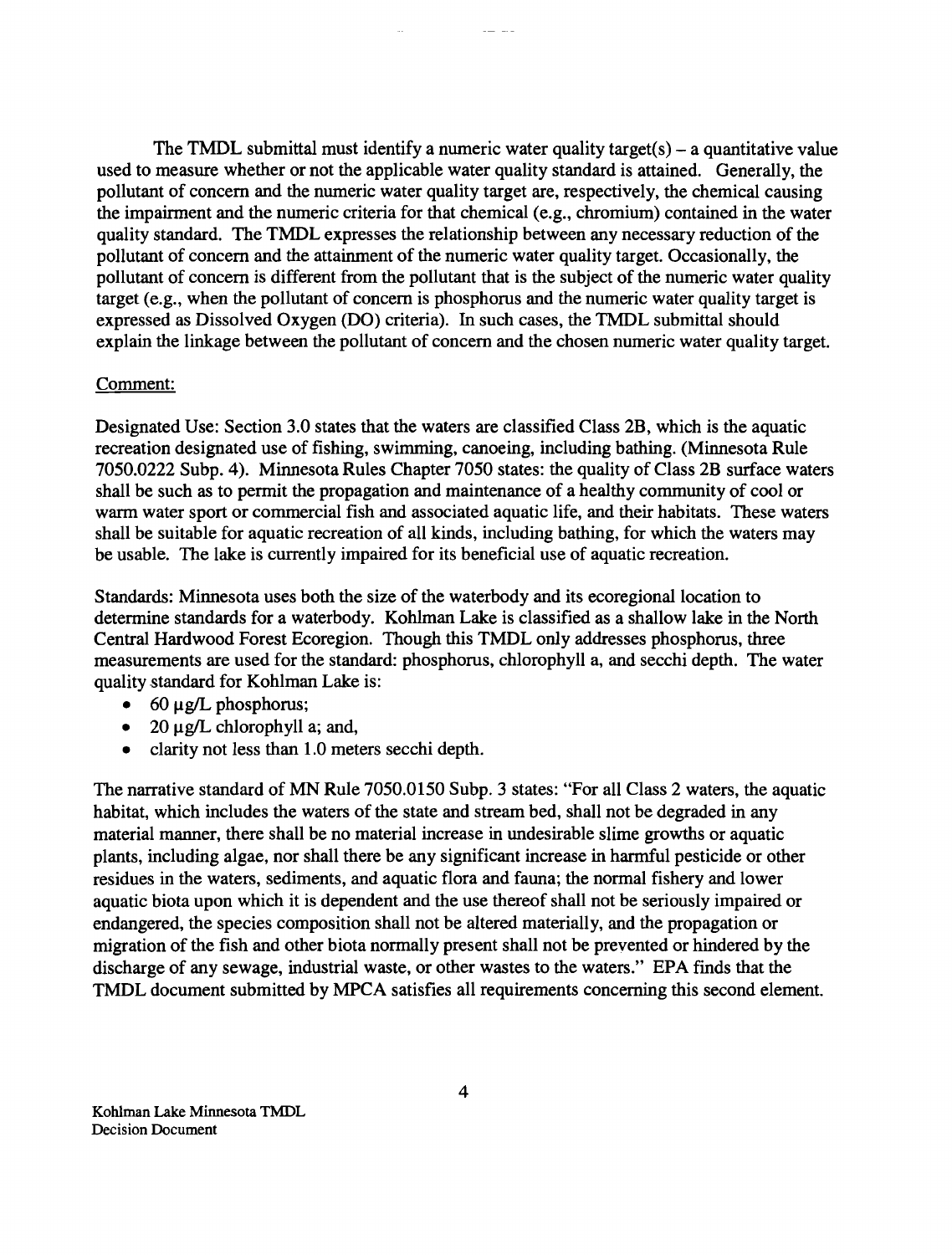### 3. Loading Capacity - Linking Water Quality and Pollutant Sources

A TMDL must identify the loading capacity of a waterbody for the applicable pollutant. EPA regulations defme loading capacity as the greatest amount of a pollutant that a water can receive without violating water quality standards (40 C.F.R. §130.2(f)).

The pollutant loadings may be expressed as either mass-per-time, toxicity or other appropriate measure (40 C.F.R.  $\S$ 130.2(i)). If the TMDL is expressed in terms other than a daily load, e.g., an annual load, the submittal should explain why it is appropriate to express the TMDL in the unit of measurement chosen. The TMDL submittal should describe the method used to establish the cause-and-effect relationship between the numeric target and the identified pollutant sources. In many instances, this method will be a water quality model.

The TMDL submittal should contain documentation supporting the TMDL analysis, including the basis for any assumptions; a discussion of strengths and weaknesses in the analytical process; and results from any water quality modeling. EPA needs this information to review the loading capacity determination, and load and wasteload allocations, which are required by regulation.

TMDLs must take into account *critical conditions* for stream flow, loading, and water quality parameters as part of the analysis of loading capacity.  $(40 \text{ C.F.R. } §130.7(c)(1))$ . TMDLs should define applicable *critical conditions* and describe their approach to estimating both point and nonpoint source loadings under such *critical conditions.* In particular, the TMDL should discuss the approach used to compute and allocate nonpoint source loadings, e.g., meteorological conditions and land use distribution.

Comment:

 $TMDL =$  Loading Capacity (LC) = WLA + LA + MOS (implicit) 6.31 lbs/day = 6.02 lbs/day + 0.29 lbs/day

Method for cause and effect: Section 4.0 states that two methods were used to determine the loading, one for the runoff from each basin and another for in-lake mass balance. The stormwater runoff model was the P8 Urban Catchment Model (Program for Predicting Polluting Particle Passage through Pits, Puddles, and Ponds). The model can estimate treatment effects of several BMPs. The model was used to estimate flow and loads from each lake's watershed. Prediction of phosphorus loads in lakes is not always straightforward, as the runoff may have different amounts of phosphorus concentration regardless of whether it is a wet, dry, or average year. Large amounts of runoff may add to the phosphorus in the lake, or large amounts of water may flush out the lake and reduce the phosphorus load. Dry years may concentrate phosphorus and bring it out of the sediment even if the contaminant was not added in large amounts from runoff. To determine the accuracy of the P8 model, MPCA used the FLUX model to determine the flow and load exiting from the outlet of Kohlman Lake. Section 4.1.1 of the TMDL states that FLUX results were in good agreement with P8 results.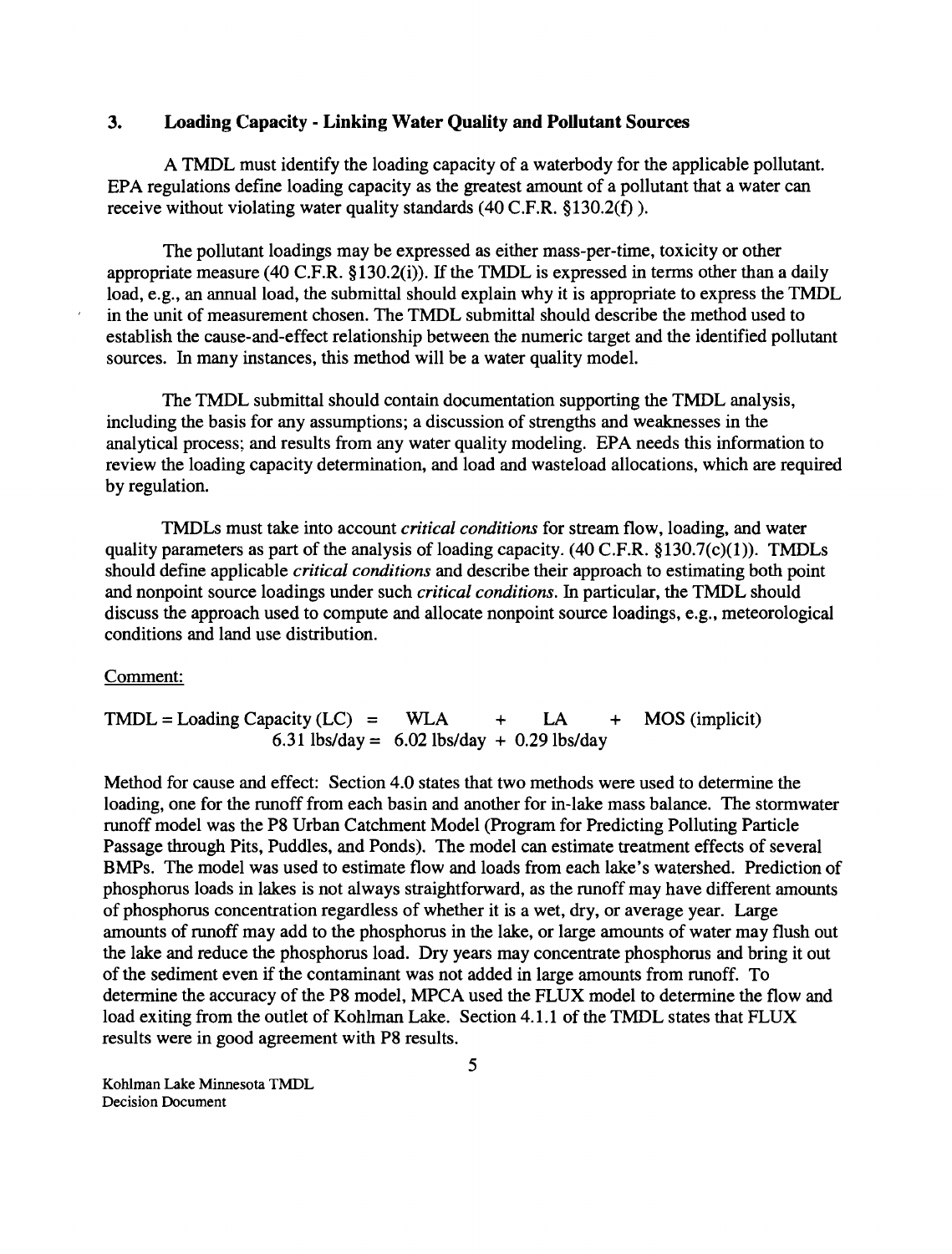| <b>Watershed TP Sources</b><br>(By MS4)                                                      | <b>Existing TP</b><br>Load<br>(Pounds) | <b>TMDL</b><br>Wastelnad<br><b>Allocation</b><br>(WLA)<br>(Pounds) | Daily<br><b>TMDL</b><br><b>Waateload</b><br><b>Allocation</b><br>(WLA)<br>(Iba/day)<br>(Growing<br>Season<br>Pounds/122<br>days)    | Percent<br><b>Reduction of</b><br>Existina TP<br>Load<br>(Percent)        |
|----------------------------------------------------------------------------------------------|----------------------------------------|--------------------------------------------------------------------|-------------------------------------------------------------------------------------------------------------------------------------|---------------------------------------------------------------------------|
| <b>Little Canada</b>                                                                         | 14                                     | 14                                                                 | 0.12                                                                                                                                | a                                                                         |
| Maplewood                                                                                    | 98                                     | 88                                                                 | 0.72                                                                                                                                | 10                                                                        |
| <b>North Saint Paul</b>                                                                      | 407                                    | 306                                                                | 2.51                                                                                                                                | 25                                                                        |
| Oakdale                                                                                      | 54                                     | 41                                                                 | 0.33                                                                                                                                | 24                                                                        |
| <b>Vadnais Heights</b>                                                                       | 121                                    | 94                                                                 | 0.77                                                                                                                                | 22                                                                        |
| <b>White Bear Lake</b>                                                                       | 171                                    | 129                                                                | 1.05                                                                                                                                | 25                                                                        |
| <b>Ramsey County</b>                                                                         | 6                                      | 5                                                                  | 0.04                                                                                                                                | 17                                                                        |
| <b>MNDOT</b>                                                                                 | 72                                     | 58                                                                 | 0.47                                                                                                                                | 21                                                                        |
| <b>Total Wasteload Sources</b>                                                               | 943                                    | 734                                                                | 6.02                                                                                                                                | 22                                                                        |
| Internal and Atmospheric<br><b>Sources</b>                                                   | <b>Existing TP</b><br>Load<br>(Pounde) | <b>TMDL Load</b><br><b>Allocation</b><br>[LA]<br>(Pounds)          | <b>TMDL Load</b><br><b>Allocation</b><br><b>ILAI</b><br>(Ibs/day)<br><i><b>(Growing</b></i><br><b>Season</b><br>Pounds/122<br>Days) | Percent<br><b>Reduction of</b><br><b>Existing TP</b><br>Load<br>(Percent) |
| Kohlman Lake Internal<br><b>Sources</b><br>(from sediment release and<br>curivieaf pondweed) | 283                                    | 28                                                                 | 0.23                                                                                                                                | 90                                                                        |
| Atmospheric Sources:                                                                         | $\overline{ }$                         | $\overline{I}$                                                     | 0.06                                                                                                                                | O                                                                         |
| <b>Total Load Sources</b>                                                                    | 290                                    | 35                                                                 | 0.29                                                                                                                                | 88                                                                        |
| <b>Overall Source Total</b>                                                                  | 1233                                   | 769                                                                | 6.31                                                                                                                                | 38                                                                        |

Table 6 Kohiman Lake Growing Season Total Phosphorus Budget with Wasteload Allocations by **M54** and load Allocations

Note: Wasteload and load allocations are based on the loads estimated by the average year precipitation model.<br>During that growing season, the watershed phosphorus load and the lake's internal load of phosphorus combined t

The in-lake mass balance portion of the calculation utilized a daily time-step, rather than annual loading, that tracked flow and phosphorus through the lake. The mass balance equation includes average lake depth, flushing rate, sedimentation rate, areal loading rate, and internal loading rate. Internal loading was deduced by comparing observed water quality (in the lake) and the load predicted by the model. Internal loading was intermittent based on the variability of lake mixing and anoxic conditions. Parameters for the in-lake model included sedimentation rate and net internal load during the growing season. The calibration used sediment cores collected from the lake to analyze for mobile phosphorus concentration and depth distribution to determine sediment release rates during anoxic conditions. A survey also indicated release of internal phosphorus from curlyleaf pondweed; the information may be used for future management options.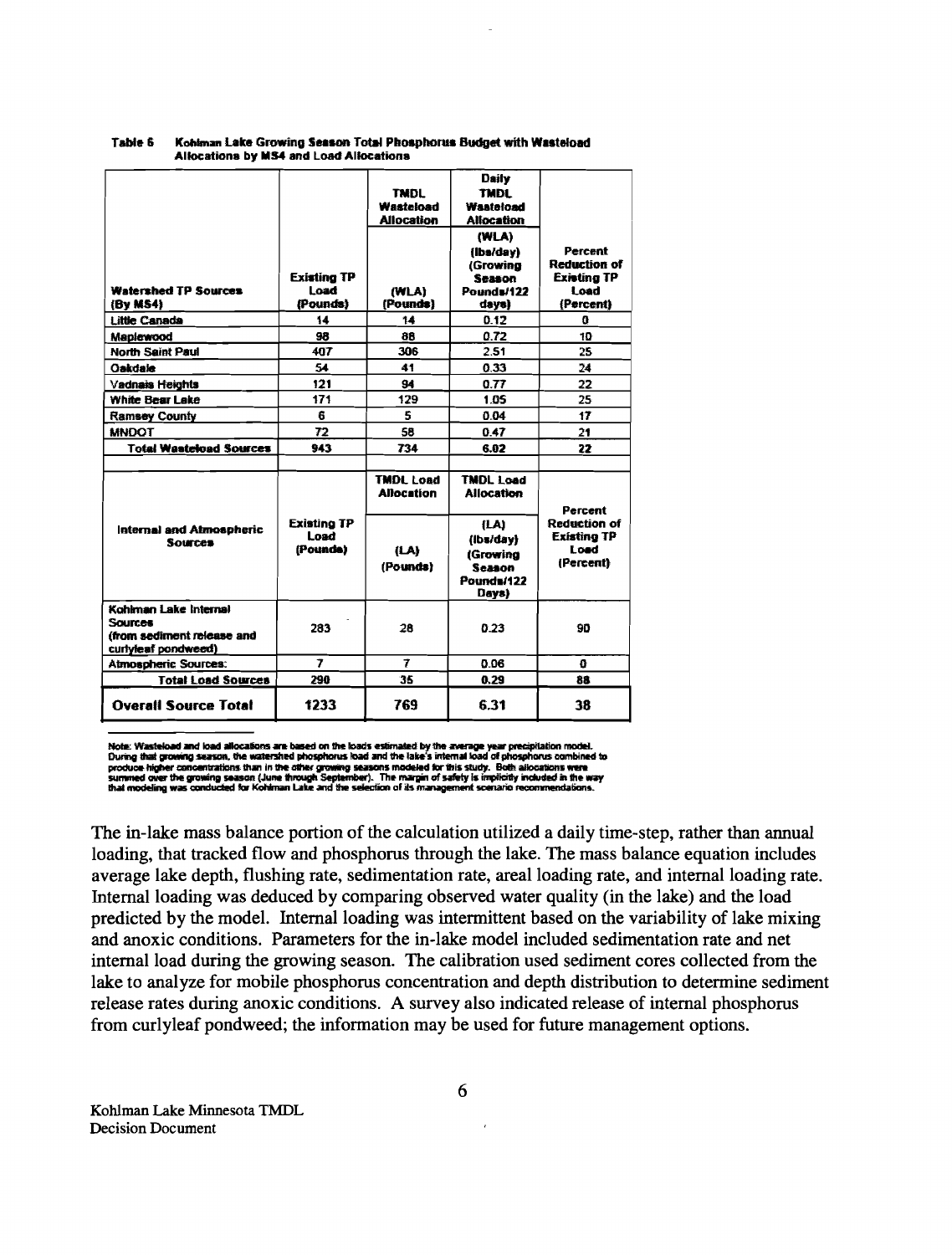Critical Conditions: Section 4.1.1 of the TMDL states that the critical condition is not as obvious as a wet weather or dry weather condition because of the variability of external runoff loading, internal loading from the lake, and either flushing or residence of phosphorus in sediment. In this TMDL, the P8 modeling used a wet, dry, and average year to capture all conditions.

EPA finds that the TMDL document submitted by MPCA satisfies all requirements concerning this third element.

### 4. Load Allocations (LAs)

EPA regulations require that a TMDL include LAs, which identify the portion of the loading capacity attributed to existing and future nonpoint sources and to natural background. Load allocations may range from reasonably accurate estimates to gross allotments (40 C.F.R.  $§130.2(g)$ . Where possible, load allocations should be described separately for natural background and nonpoint sources.

### Comment:

The Load Allocation is 0.29 lbs/day as shown in Table 6 above.

EPA fmds that the TMDL document submitted by MPCA satisfies all requirements concerning this fourth element.

### 5. Wasteload Allocations (WLAs)

EPA regulations require that a TMDL include WLAs, which identify the portion of the loading capacity allocated to individual existing and future point source(s) (40 C.F.R. §130.2(h), 40 C.F.R. §130.2(i)). In some cases, WLAs may cover more than one discharger, e.g., if the source is contained within a general permit.

The individual WLAs may take the form of uniform percentage reductions or individual mass based limitations for dischargers where it can be shown that this solution meets WQSs and does not result in localized impairments. These individual WLAs may be adjusted during the NPDES permitting process. If the WLAs are adjusted, the individual effluent limits for each permit issued to a discharger on the impaired water must be consistent with the assumptions and requirements of the adjusted WLAs in the TMDL. If the WLAs are not adjusted, effluent limits contained in the permit must be consistent with the individual WLAs specified in the TMDL. If a draft permit provides for a higher load for a discharger than the corresponding individual WLA in the TMDL, the State/Tribe must demonstrate that the total WLA in the TMDL will be achieved through reductions in the remaining individual WLAs and that localized impairments will not result. All permitees should be notified of any deviations from the initial individual WLAs contained in the TMDL. EPA does not require the establishment of a new TMDL to reflect these revised allocations as long as the total WLA, as expressed in the TMDL, remains the same or decreases, and there is no reallocation between the total WLA and the total LA.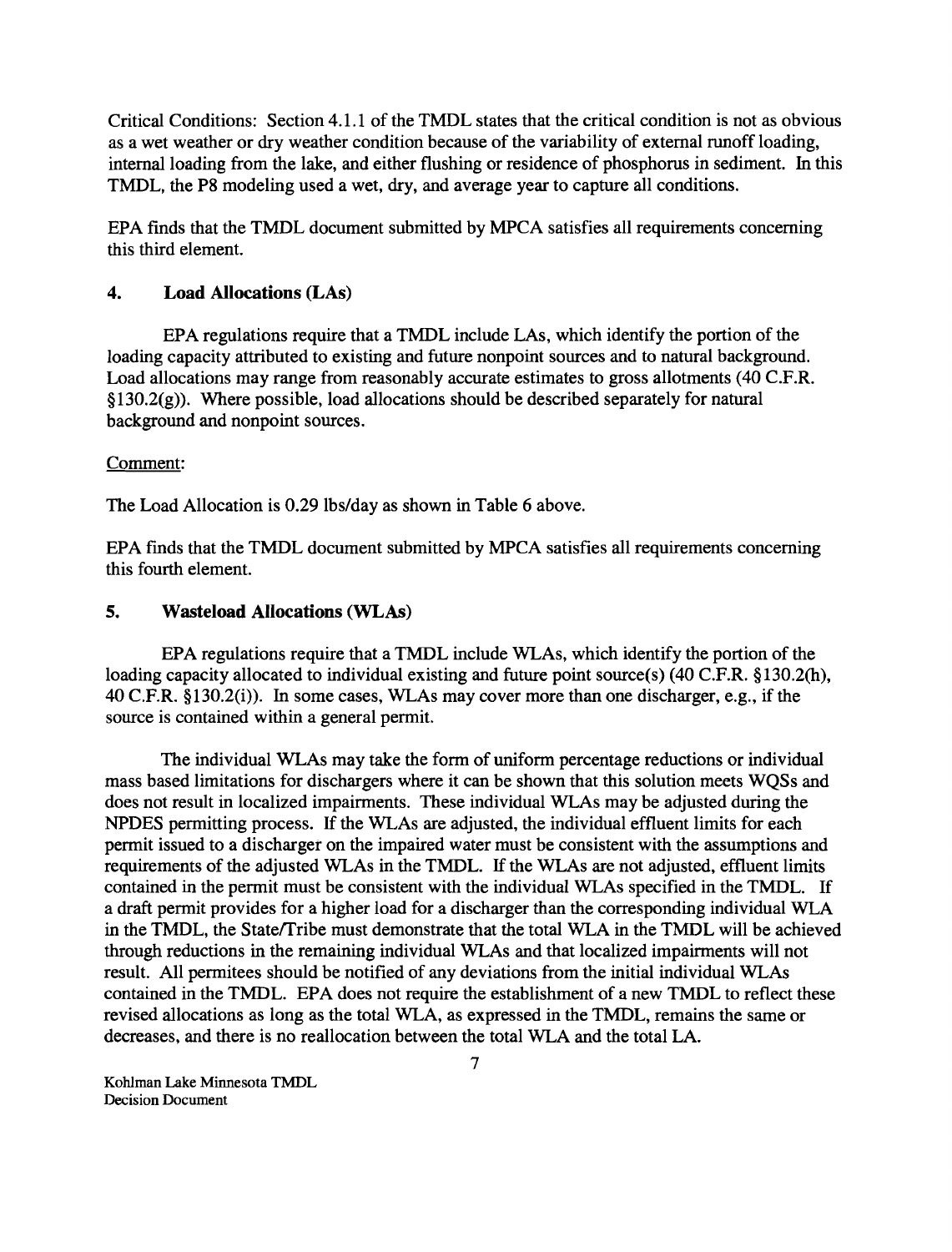# Comment:

Wasteload Allocation is 6.02 lbs/day as shown in Table 6 above, and the individual WLA are shown for each MS4 permitted location.

EPA finds that the TMDL document submitted by MPCA satisfies all requirements concerning this fifth element.

# 6. Margin of Safety (MOS)

The statute and regulations require that a TMDL include a margin of safety (MOS) to account for any lack of knowledge concerning the relationship between load and wasteload allocations and water quality (CWA  $\S 303(d)(1)(C)$ , 40 C.F.R.  $\S 130.7(c)(1)$ ). EPA's 1991 TMDL Guidance explains that the MOS may be implicit, i.e., incorporated into the TMDL through conservative assumptions in the analysis, or explicit, i.e., expressed in the TMDL as loadings set aside for the MOS. If the MOS is implicit, the conservative assumptions in the analysis that account for the MOS must be described. If the MOS is explicit, the loading set aside for the MOS must be identified.

## Comment:

Though the MOS is considered implicit for the TMDL, there are several quantitative goals for reduction strategies that are explicit. Section 5.3 of the TMDL submittal states that both conservative assumptions and the modeling calibration methodology minimized errors, resulting in an implicit MOS. Lake phosphorus reduction strategies are based on the highest phosphorus concentration conditions. Further, the model calibrated the simulated and observed values within 5%. The reduction strategy has phosphorus concentration goals that are 8% lower than the eutrophication standard.

EPA finds that the TMDL document submitted by MPCA contains an appropriate MOS satisfying all requirements concerning this sixth element.

## 7. Seasonal Variation

The statute and regulations require that a TMDL be established with consideration of seasonal variations. The TMDL must describe the method chosen for including seasonal variations. (CWA §303(d)(1)(C), 40 C.F.R. §130.7(c)(1) ).

## Comment:

Seasonal variation was considered in this TMDL as described in Section 4.2 of the TMDL. Table 3 on the following page is taken directly from the TMDL submittal and shows the three different precipitation years used in this study and the resultant variability.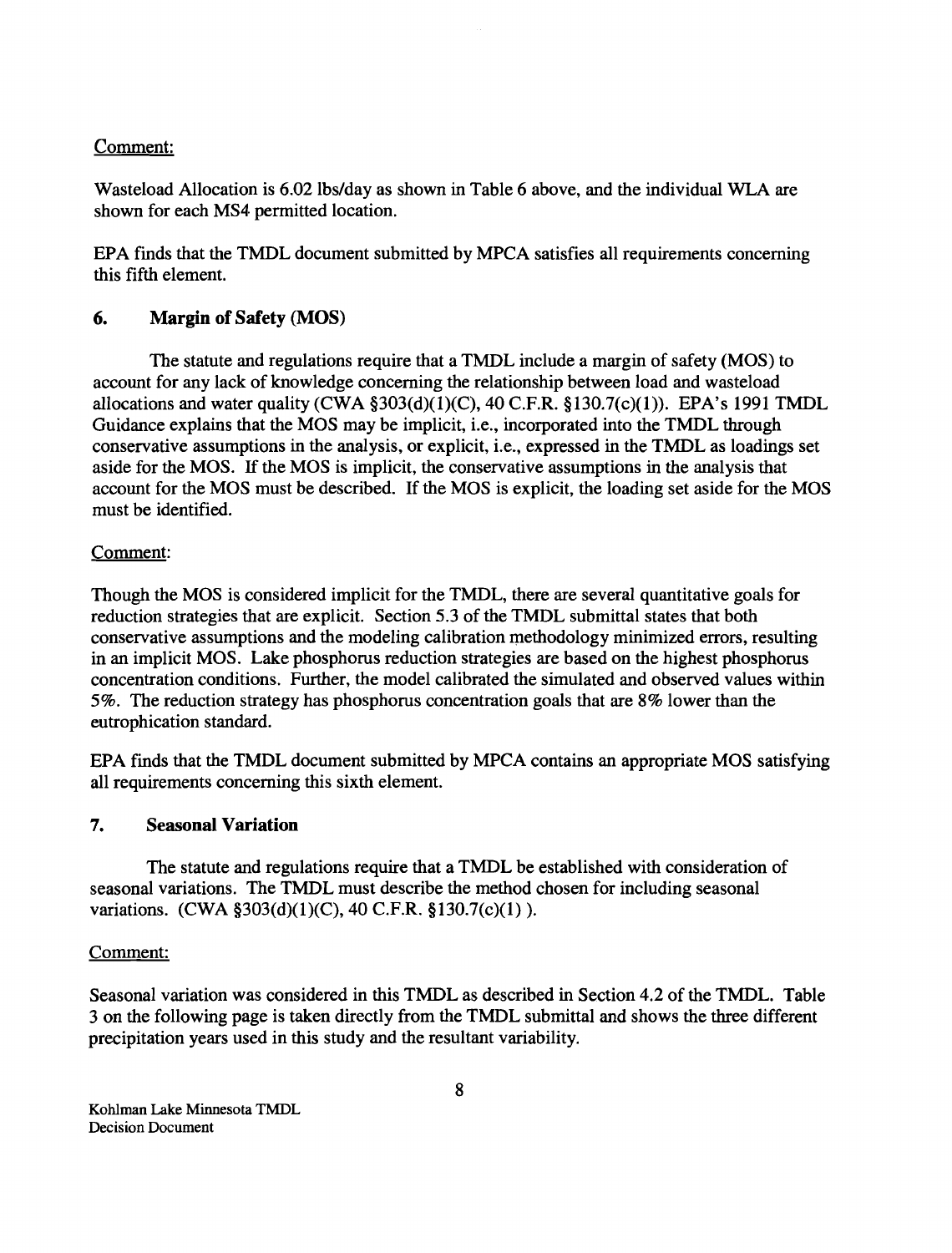| <b>Precipitation Year</b>        | Water Load<br>Over the<br><b>Growing Season</b><br>(AF) | <b>External Total</b><br>Phosphorus Load<br><b>Over the Growing</b><br><b>Season</b><br>$(\mathbf{b}$ s) | <b>Internal Total</b><br>Phosphorus Load<br><b>Over the Growing</b><br><b>Season</b><br>(bs) |
|----------------------------------|---------------------------------------------------------|----------------------------------------------------------------------------------------------------------|----------------------------------------------------------------------------------------------|
| Wet (Calibration Year)<br>(2002) | 4,868                                                   | 2.317                                                                                                    | 65                                                                                           |
| Dry<br>(1989)                    | 1.639                                                   | 666                                                                                                      | 70                                                                                           |
| Average<br>(2001)                | 2,185                                                   | 943                                                                                                      | 283                                                                                          |

#### Table 3 Water, Totel Phosphorus. and Net Internal Load Budgets in Kohlman Lake for Wet, Dry and Average Precipitation Conditions

EPA fmds that the TMDL document submitted by MPCA satisfies all requirements concerning this seventh element.

### 8. Reasonable Assurances

When a TMDL is developed for waters impaired by point sources only, the issuance of a National Pollutant Discharge Elimination System (NPDES) permit(s) provides the reasonable assurance that the wasteload allocations contained in the TMDL will be achieved. This is because 40 C.F.R. 122.44(d)(l)(vii)(B) requires that effluent limits in permits be consistent with "the assumptions and requirements of any available wasteload allocation" in an approved TMDL.

When a TMDL is developed for waters impaired by both point and nonpoint sources, and the WLA is based on an assumption that nonpoint source load reductions will occur, EPA's 1991 TMDL Guidance states that the TMDL should provide reasonable assurances that nonpoint source control measures will achieve expected load reductions in order for the TMDL to be approvable. This information is necessary for EPA to determine that the TMDL, including the load and wasteload allocations, has been established at a level necessary to implement water quality standards.

EPA's August 1997 TMDL Guidance also directs Regions to work with States to achieve TMDL load allocations in waters impaired only by nonpoint sources. However, EPA cannot disapprove a TMDL for nonpoint source-only impaired waters, which do not have a demonstration of reasonable assurance that LAs will be achieved, because such a showing is not required by current regulations.

### Comment:

Section 5.6 of the TMDL submittal states that there is reasonable assurance that the TMDL will be implemented. Several implementation measures have already begun in the watershed in 2007, including an enhanced sand filter and permeable reactive limestone barriers. More details of these projects are described further in the Kohlman Basin Area Water Quality Enhancements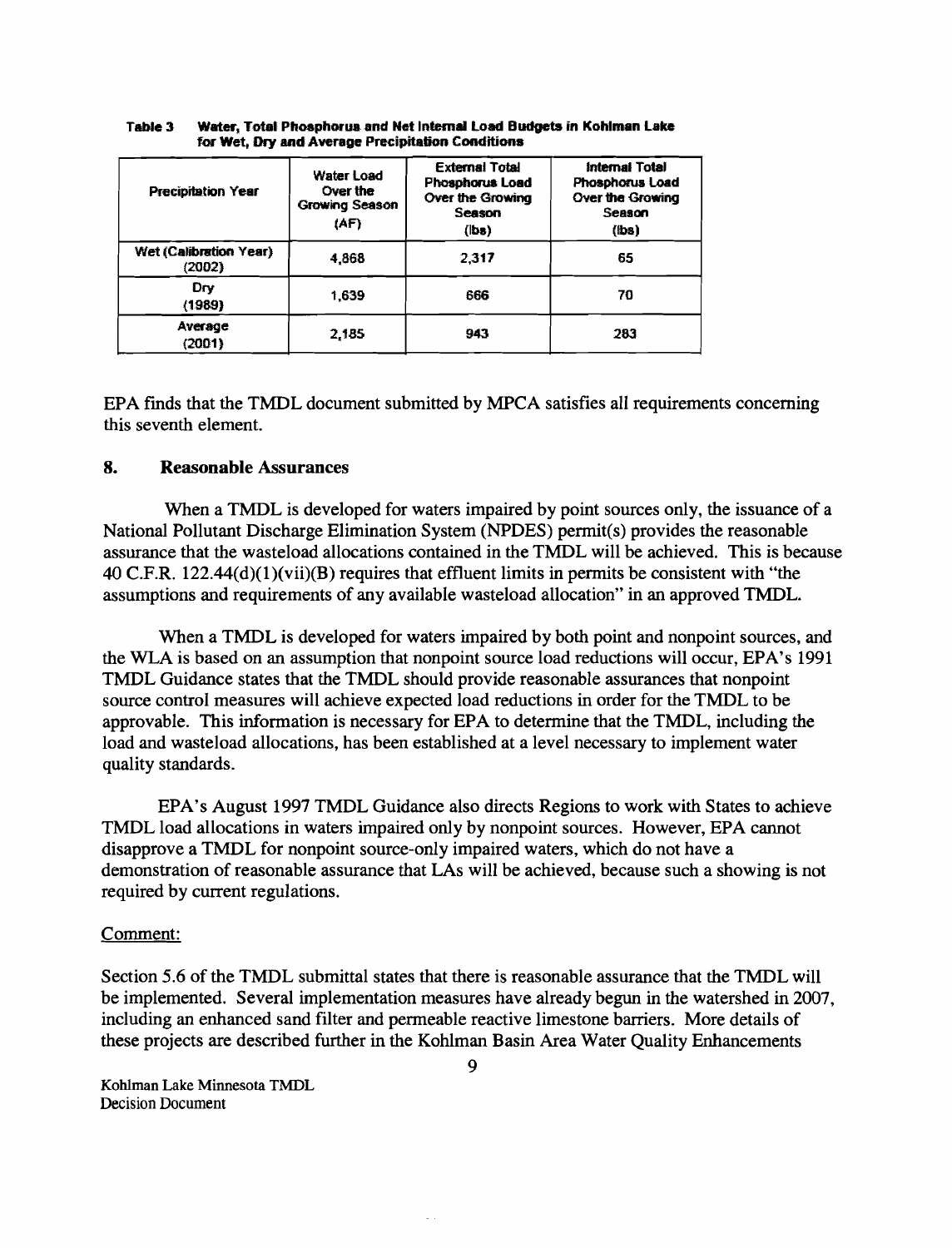Study, and are estimated to yield a 6% reduction in the phosphorus from the basin into the lake. A volume reduction rule was instituted in 2007 has created projects that capture and infiltrate runoff and provide depression storage, such as rainwater gardens or infiltration basins. The rule has a goal of annual runoff reduction to achieve 10 and 20 year water quality goals for the lake.

EPA finds that this criterion has been adequately addressed.

# 9. Monitoring Plan to Track TMDL Effectiveness

EPA's 1991 document, *Guidance for Water Quality-Based Decisions: The TMDL Process* (EPA 440/4-91-001), recommends a monitoring plan to track the effectiveness of a TMDL, particularly when a TMDL involves both point and nonpoint sources, and the WLA is based on an assumption that nonpoint source load reductions will occur. Such a TMDL should provide assurances that nonpoint source controls will achieve expected load reductions and, such TMDL should include a monitoring plan that describes the additional data to be collected to determine if the load reductions provided for in the TMDL are occurring and leading to attainment of water quality standards.

# Comment:

Section 5.6 of the TMDL states that the lake and runoff in the basin will be closely monitored. A permanent continuous flow monitoring and water quality sampling station has been established.

EPA finds that this criterion has been adequately addressed.

# 10. Implementation

EPA policy encourages Regions to work in partnership with States/Tribes to achieve nonpoint source load allocations established for 303(d)-listed waters impaired by nonpoint sources. Regions may assist States/Tribes in developing implementation plans that include reasonable assurances that nonpoint source LAs established in TMDLs for waters impaired solely or primarily by nonpoint sources will in fact be achieved. In addition, EPA policy recognizes that other relevant watershed management processes may be used in the TMDL process. EPA is not required to and does not approve TMDL implementation plans.

## Comment:

As stated in the previous section on reasonable assurances, several projects are already underway as implementation has begun and will continue. The TMDL, modeling, and studies will support effective implementation of management practices.

EPA finds that this criterion has been adequately addressed.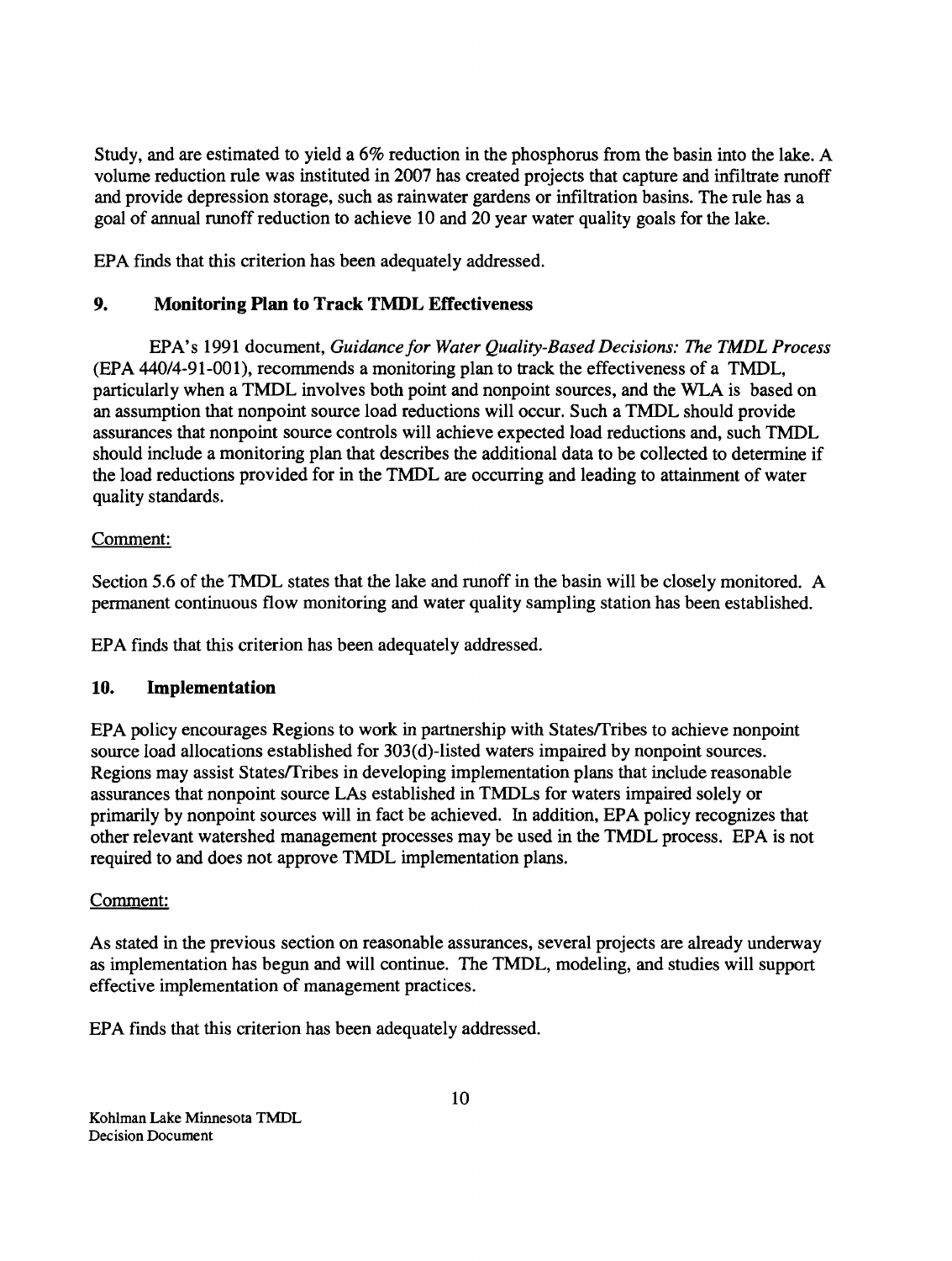# 11. Public Participation

EPA policy is that there should be full and meaningful public participation in the TMDL development process. The TMDL regulations require that each State/Tribe must subject calculations to establish TMDLs to public review consistent with its own continuing planning process (40 C.F.R.  $$130.7(c)(1)(ii)$ ). In guidance, EPA has explained that final TMDLs submitted to EPA for review and approval should describe the State's/Tribe's public participation process, including a summary of significant comments and the State's/Tribe's responses to those comments. When EPA establishes a TMDL, EPA regulations require EPA to publish a notice seeking public comment  $(40 \text{ C.F.R. } §130.7(d)(2))$ .

Provision of inadequate public participation may be a basis for disapproving a TMDL. If EPA determines that a State/Tribe has not provided adequate public participation, EPA may defer its approval action until adequate public participation has been provided for, either by the State/Tribe or by EPA.

# Comment:

The TMDL was public noticed from August 31, 2009 to September 30,2009. Copies of the draft TMDL were made available upon request and on the Internet web site: http://www.pca.state.mn.us/water/tmdl/tmdl-draft.html.

Several entities or individuals provided comments to the MPCA during the public comment period. The comments were adequately addressed by MPCA and are included with the final TMDL submittal. MPCA also adequately addressed U.S. EPA comments.

EPA finds that the TMDL document submitted by MPCA satisfies all requirements concerning this eleventh element.

## 12. Submittal Letter

A submittal letter should be included with the TMDL submittal, and should specify whether the TMDL is being submitted for a *technical review* or *final review and approval.* Each final TMDL submitted to EPA should be accompanied by a submittal letter that explicitly states that the submittal is a final TMDL submitted under Section 303(d) of the Clean Water Act for EPA review and approval. This clearly establishes the State's/Tribe's intent to submit, and EPA's duty to review, the TMDL under the statute. The submittal letter, whether for technical review or final review and approval, should contain such identifying information as the name and location of the waterbody, and the pollutant(s) of concern.

## Comment:

The EPA received the fmal Kohlman Lake TMDL on March 3,2010, accompanied by a submittal letter dated February 12, 2010. In the submittal letter, MPCA stated that the submission includes the final TMDL for excess nutrients (ID  $62-0006$ ). The lake is impaired for a healthy community